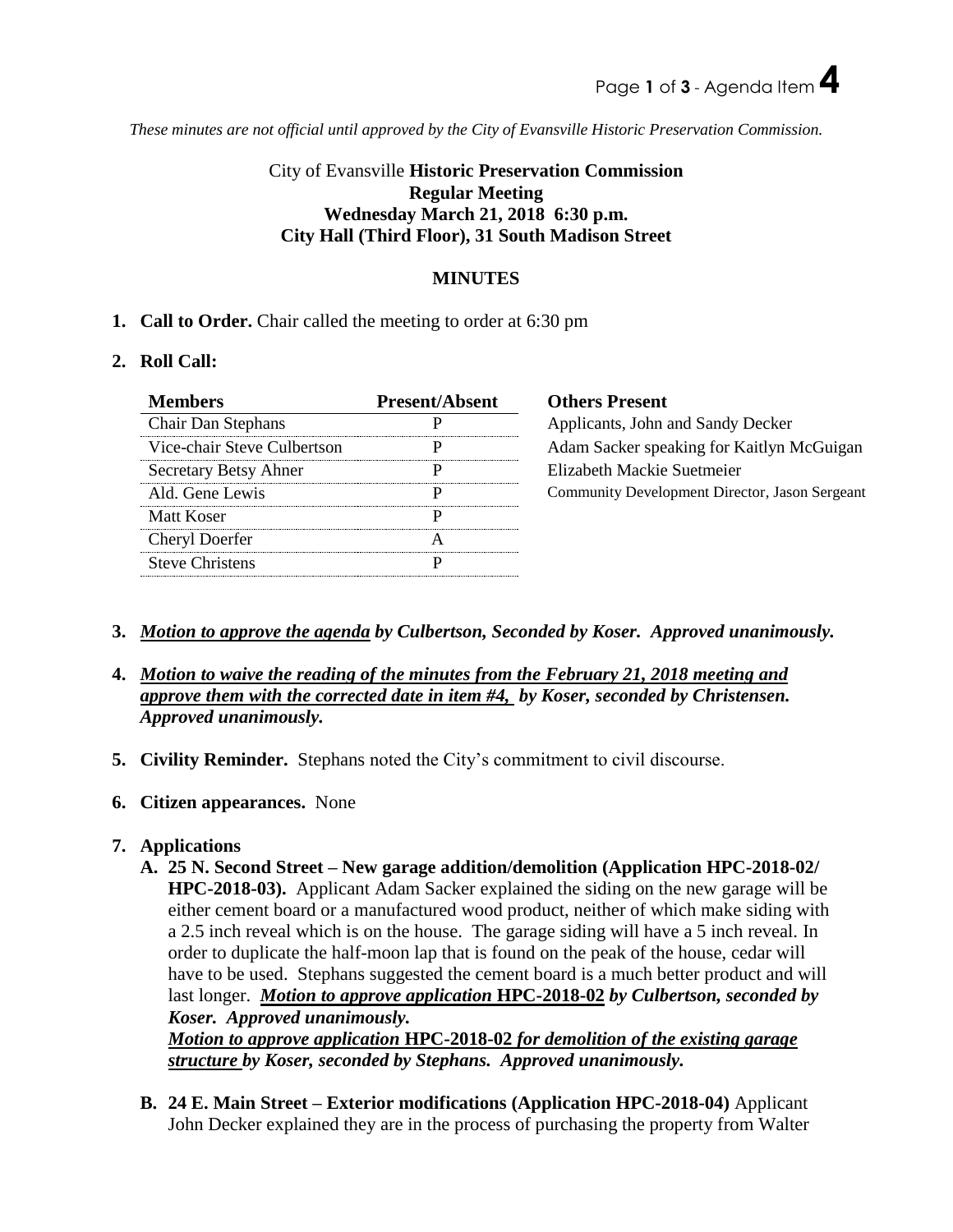*These minutes are not official until approved by the City of Evansville Historic Preservation Commission.*

Shannon and propose to use it as a retail and restaurant space. They will not alter the front façade but will add an upgraded fence and gate to lead to a side - at grade entrance. They will have outside seating and dining space and will do work to address a water drainage issue. John Gishnock of Formecology is doing the landscape design work for them. The challenge is getting water from the rear alley to the front drain. *Motion to approve application* **HPC-2018-04** *with or without a vestibule by Koser, seconded by Christens. Approved unanimously.* 

**C. 250 W. Main Street – Remodel rear porch (Application HPC-2018-05) [**secretary's note: agenda incorrectly lists application as HPC-2018-04] Ms. Mackie-Suetmeier explained the porch is on a cement slab which has cracked and sunk causing damage to the porch. They would like to remove the jalousie windows, repair the structure, update to a rubber roof and convert it to a three season porch. Windows and doors are not yet purchased and they ask for guidance on their choices. Siding will be wood and windows will be wood or vinyl. Stephans asked that they use windows in proportion and rhythm to the rest of the house. *Motion to approve application HPC-2018-05 by Culbertson, seconded by Christens. Approved unanimously.* 

#### **8. New Business.** None

#### **9. Old Business**

- **A. Continuation of discussion of protection of individual properties.** Nothing new to report.
- **B. Lake Leota Park – Misc. Projects**. Stephans reported that he has photographed the duck house and is making contacts to explore its repair. Until then portions may fall and should be removed and stored. The state had voiced a preference for a rebuild and repair costing about \$16,000.

No update on the Antes Cabin.

Fund raising is being done for the fascia on the Baker Building. The metal must be removed and the building protected while the new piece is being fabricated. The fireplace in the upper park needs repair and we have not been able to find a photo of the original work. Hoyt Park in Madison has a similar fireplace. Dan is looking for the name of the mason who did that repair and he will pass it on to Jason.

The lower diamond fencing along the outside will be replaced like for like. The scoreboard has never been finished or resolved.

#### **10. Report of the Community Development Director.**

#### **A. Staff Issued certificates of appropriateness.**

a.119 Garfield approved new roof

b.18 W. Main – sign change, will require a sign permit

#### **B. Other updates.**

- a. Light refurbishing of the old jail is being done to convert the space to an office. A closed up window was found and opened up. The State approved the project in 3 days not the customary 30, which speaks well of our working relationship with them.
- b. Photographing of the old U.S. Post office needs to be done by April 2 so that it can be demolished to make way for the library expansion.